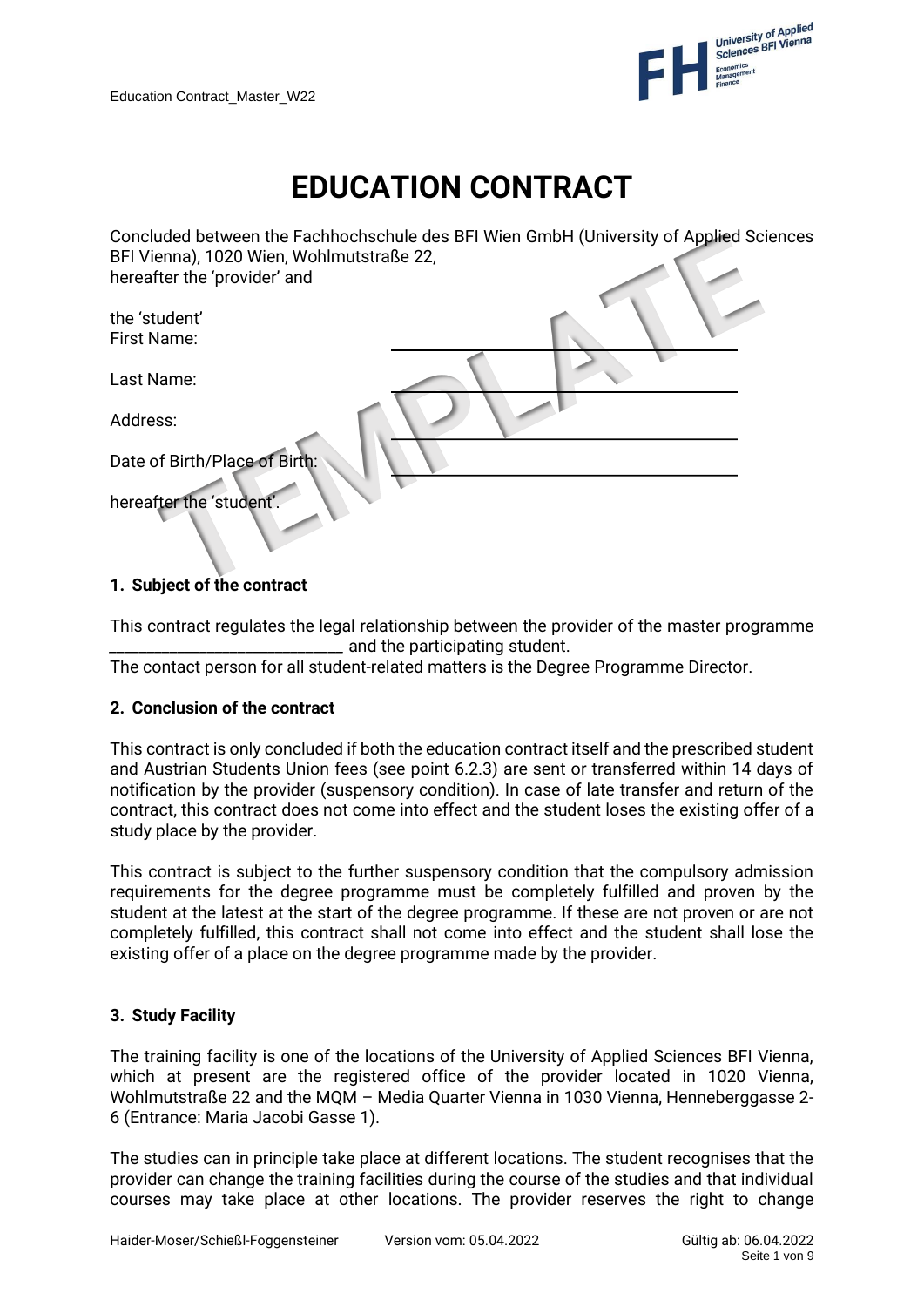

predefined course times, if this is necessary due to administrative or other reasons. Changes will be communicated to the student in due course.

## **4. Contractual basis**

The training is based on the federal law on 'Fachhochschulen' ('Fachhochschul-Gesetz', Universities of Applied Sciences Act, FHG) BGBl No. 340/1993' as last amended, and on the degree programme application, approved by the accreditation authority as amended, the statutes and the study regulations, as well as on the respective sponsoring agreements with the federal ministry responsible for universities of applied sciences in their current version.

Furthermore, the following provisions apply to the education contract in their current versions:

- the study regulations,
- the exam regulations,
- the other statute documents of the University of Applied Sciences,
- the information on the processing of personal data for students,
- the terms of use of the EDP system,
- the house rules,
- the fire protection regulations and the fire alarm plan,
- the library regulations,
- the terms of use of the publication server of the University of Applied Sciences BFI Vienna and
- the information on the division of the respective academic year.

The provider expressly reserves the right to further develop and/or amend the contractual bases, which become binding for the present contractual relationship at the time of their coming into effect. Changes to the contractual basis do not affect the validity of the education contract. The factual justification for this right of the provider to make unilateral changes results from the freedom of teaching and from the need to always adapt the contractual bases to the requirements of practice, to any legal changes and to economic and organisational requirements. The student acknowledges that the type, scope and implementation of the courses and their content and methodology are subject to the freedom of teaching.

The currently valid version of the contractual bases mentioned are attached to the education contract as appendices or are electronically available in the respectively valid version on the UAS internal portal.

## **4.1 Duration of studies**

The duration of studies is emesters.

## **4.2 Graduation**

The degree programme shall be completed with the award of the academic title 'Master of Arts in Business'.

## **5. Rights and responsibilities of the provider**

## **5.1 Responsibilities of the provider**

The provider commits itself to complying with the requirements of providing the conditions in order for the studies to be successfully concluded by the end of the time period mentioned in 4.1.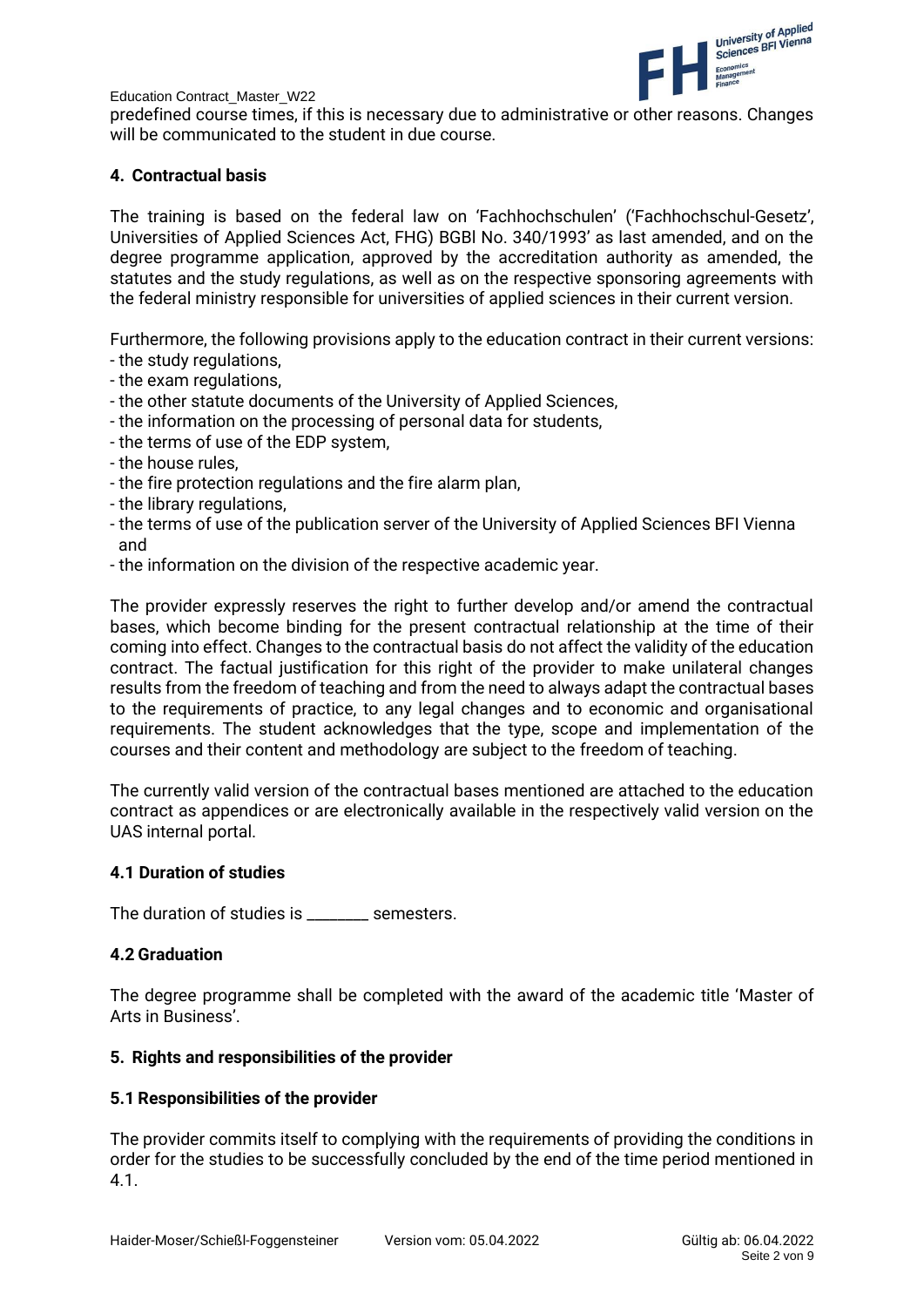

The framework for the fulfilment of the above condition, such as the extent and form of the offered courses, setting of exam dates and form of exam execution are the subject of the approved accreditation application, respectively, the genera exam regulations as well as institution rules. The needs of evening students (working students) shall be considered as far as possible.

The provider will inform the student of any significant changes to the course content at the earliest possible time.

If the provider, owing to force majeure or another grave reason (e.g. the corona crisis), is not in a position to meet the requirements of this education contract in the agreed manner, it is authorised to change exam modes and term times, move courses into other study semesters, and take all precautionary measures to ensure the smooth execution of the degree programme as well as possible. The provider shall see to it that the measures are adequate and reasonable for the students.

Force majeure or another grave reason can already exist when it is reasonable, from the provider's point of view, to take appropriate precautionary measures, owing to its fiduciary duty or owing to national or official recommendations.

On the first day of instruction and in the first administrative meeting, the student receives the most important details regarding his/her studies in the form of an info-folder.

The provider commits itself further to offer the highest-quality education possible with respect to work-relevant requirements.

#### **5.2 Rights of the provider**

Through the suggestion of the Degree Programme Director, the provider has the right to exclude the student from continuation of his/her studies because of:

- Frequent absenteeism from courses (see 6.2.1)
- Forgery of attendance records
- Lack of or insufficient performance relating to the general exam regulations.

Furthermore, there are the following exclusion reasons:

- To damage or destroy provider's equipment and other facilities on purpose or through gross negligence
- Serious and repeated offences against the institution rules as well as the requirements regarding use of the computer systems,
- Behaviour at events of the provider that obviously damage the good reputation of the provider. This includes the behaviour on social networks (such as Facebook, XING, blogs, etc.),
- Refusal to provide information such as notification requirement according to 'Fachhochschulgesetz' (University of Applied Sciences Act), the federal law on documentation in education (Education Documentation Act), BGBI. I No. 12/2002 as last amended), or of the corresponding guidelines of the accreditation authority and the federal ministry responsible for universities of applied sciences in their current version,
- Non-provision of original education documents relevant to the admission within four weeks after commencement of studies,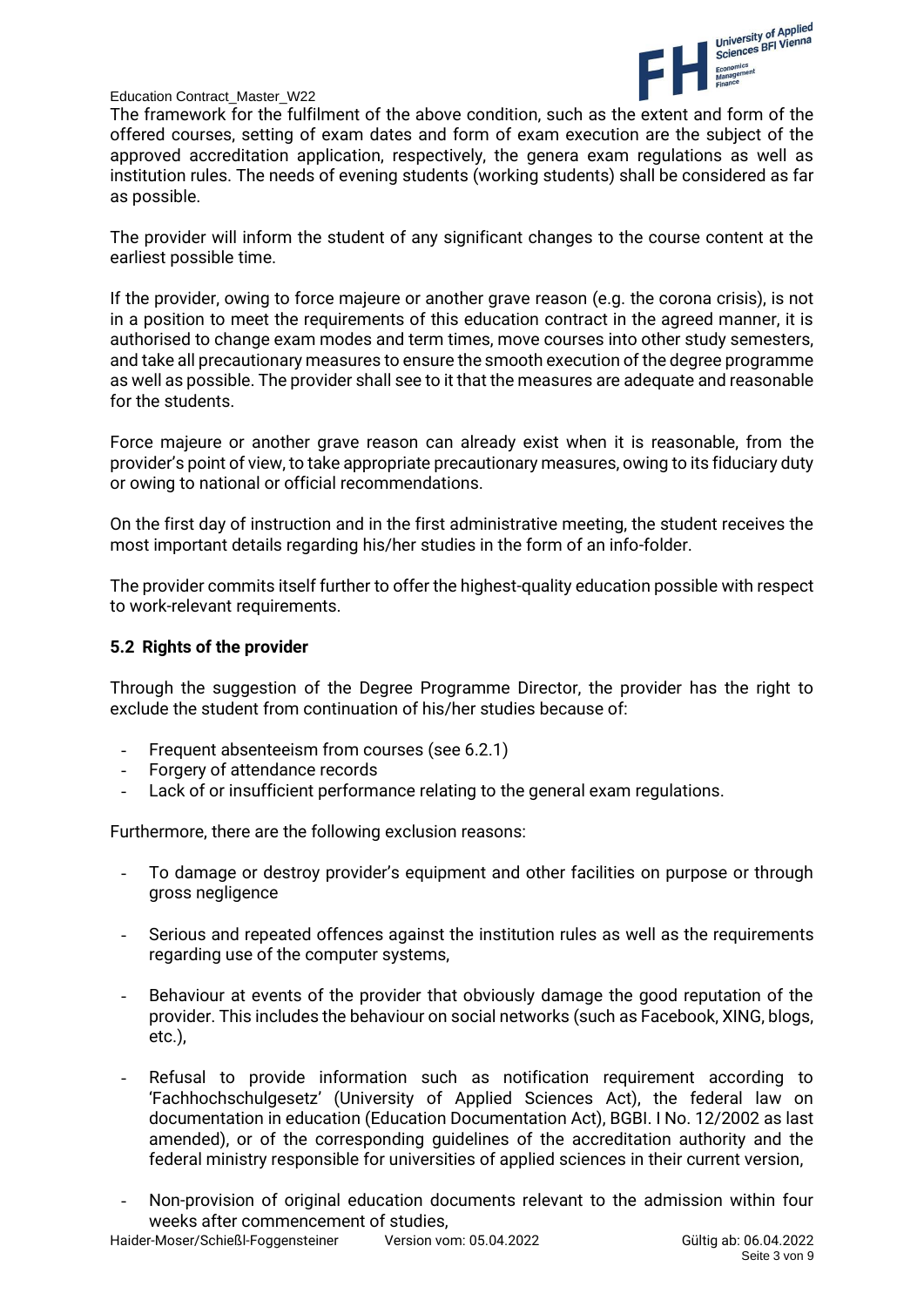

- Repeated and deliberate behaviour that apparently leads to the disruption of class instruction,
- Multiple and despite a warning repeated conduct against part-time lecturers, students, staff of the provider (University of Applied Sciences BFI Vienna) that is apt for severely insulting, harassing, degrading, damaging their reputation, physical or mental health, hindering them in their advancement in or success of their studies (in particular mobbing, sexual harassment and sexism, racism, or similar conduct),
- Not complying with financial commitments despite written reminders,
- Criminal convictions: In case of a criminal conviction, the nature and the extent of the criminal offence shall be considered,
- Persevering pursuit of a person in the legal sense of § 107a penal code as amended,
- Repeated use of aids not permitted, the copying from fellow students and the repeated copying - whether completely or partially  $-$  of a copyright-protected document without sufficiently specifying or quoting the author(s) (plagiarism). A repeated offense is defined as two breaches of the above-mentioned regulation during the studies.

The above-mentioned points are to be found in more detail among others in the framework of the degree programme, the general exam regulations, the use of the computer systems and institution rules.

The provider can take photos and videos in the context of extra-curricular events hosted by the provider. By attending such events, the student recognises that photos and videos on which the student is visible can be published.

## **6. Rights and responsibilities of the student**

## **6.1 Rights**

## **6.1.1 Regular course of studies and duration of studies**

The student has the right to a well-regulated regular course of studies according to the approved application, especially the passing on of designated and defined study material. Regardless of the reasons, the students are to be informed as soon as possible of any changes in university operations.

Each semester, the student is issued a transcript of records for the exams taken.

The duration of studies must not be exceeded due to any fault of the provider.

## **6.1.2 Interruption of studies**

For compelling personal or vocational reasons, the student has the right to apply for interruption of studies under detailed description of the reason and by providing a proof and the student has to plan for a re-entry at the earliest possible time.

In cases of a negative board exam  $(3<sup>rd</sup>$  attempt), the student can request to repeat the academic year. This application can only be handed in once during one's studies.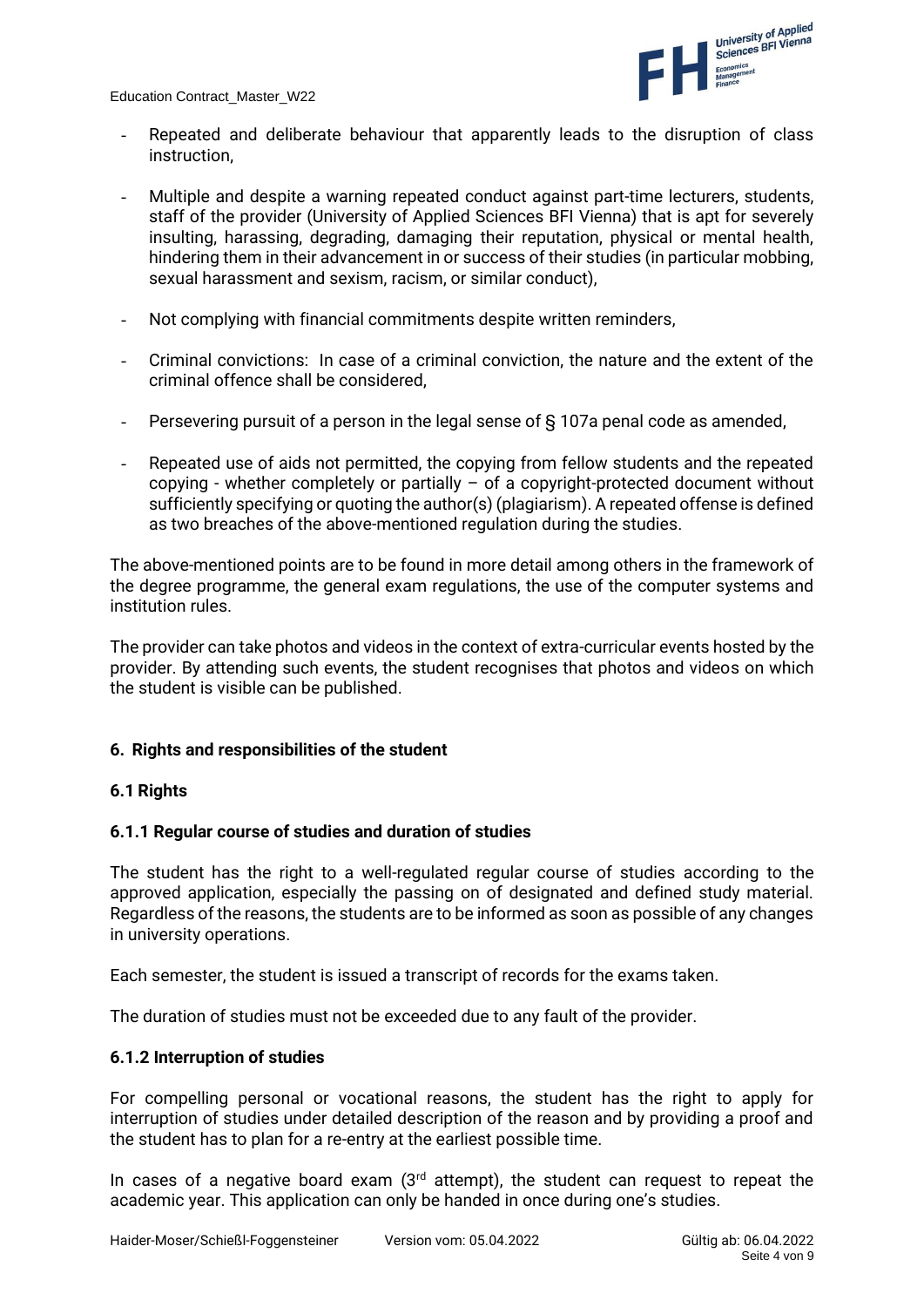## **6.2.1 Compulsory attendance**

The student is obliged to attend courses in accordance with the provisions of the degree programme and the general exam regulations. The degree programme director shall decide the cases in which a student has shown insufficient presence during a course (non-valid completion of the course). Insufficient presence is defined as more than 50% absence overall throughout the entire semester.

## **6.2.2 Learning Materials**

The student must ensure that the materials required for an orderly attendance of courses, such as books, lecture notes, laptop including suitable internet connection and other teaching aids required for the interest of the degree programme/course are available to him/her at the beginning of the respective course.

## **6.2.3. Student fees and Austrian Students' Union fee**

The provider levies the student's student fees that have been set by the "Fachhochschulgesetz" (University of Applied Sciences Act). On receipt of confirmation of acceptance, a fee of  $\epsilon$  363.36 is collected. An increase in the student fee by the legislator entitles the provider to increase the student fee by the same amount.

In addition, a one-off contribution of  $\epsilon$  70.00 towards the graduation ceremony is due at the beginning of the last regular semester of the studies, irrespective of participation in the ceremony.

The provider levies the current amount of the students' union fee and transfers all the collected amounts to the Austrian Students' Union. On receipt of confirmation of acceptance, the students' union fee is levied.

The student's student fees including the students' union fee need to be paid in full before each semester starts, following a request for payment (the date of transfer applies).

Failure to pay the required amount entitles the provider to student expulsion, following fruitless expiry of a four-week notice.

## **6.2.4 Terms of use for the use of computer systems**

In order to use the provider's internet and the intranet systems, the student has to agree to the terms of use. Violations shall lead to denial of access to the system.

## **6.2.5 General obligations**

The student is obliged

- to comply with the study regulations, the general exam regulations, the module exam regulations, the general guideline master thesis and master exams, the terms of use of the EDP system, the house regulations, the fire protection regulations and the fire alarm plan, the library regulations as well as any other internal regulations and provisions as amended,
- to access the e-mail account provided by the provider on a regular basis, as written communications from the provider and the degree programme are transmitted via this e-mail account and are therefore deemed to have been delivered,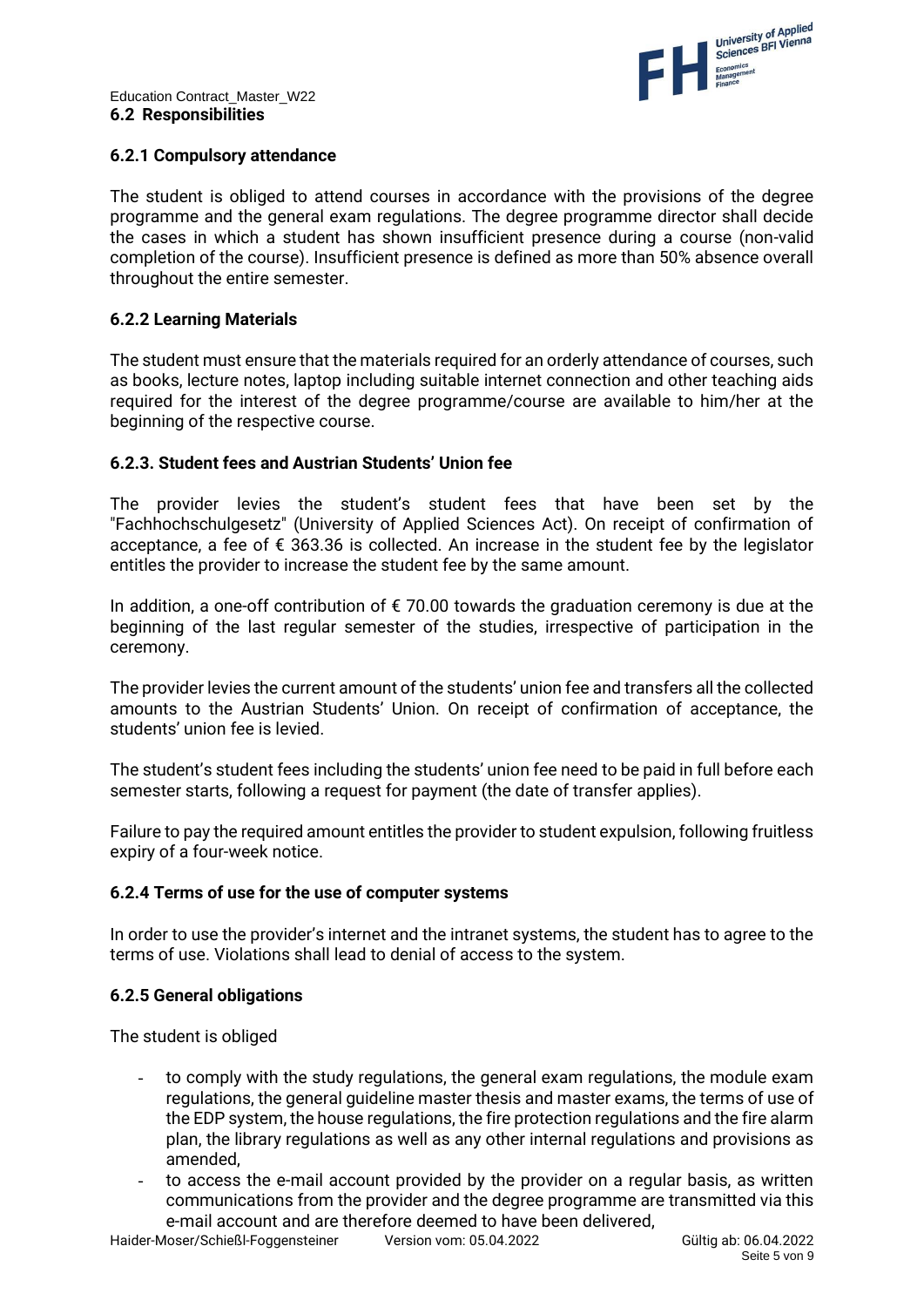

- to use the learning management system 'Moodle',
- to meet the exam and submission deadlines.
- to report accidents that occurred during the course of studies,
- to report any damage that has occurred to the provider's property,
- to inform us immediately to any changes to personal data, and
- to return the equipment, books, keys and other materials provided by the provider at the end of the studies.

Furthermore, the student is obliged to confidentiality with regard to research and development activities as well as with regard to circumstances which have become known in the course of the traineeship (see point 8).

#### **7. Termination of the contract**

#### **7.1 Termination by mutual consent**

A mutual agreement on the dissolution of the education contract without indication of any reasons is at any time possible.

#### **7.2 Termination by the provider**

The termination of the contract by the provider for serious reasons is permitted. In particular, the reasons referred to in this contract (section 5.2. of the contract) need to be considered serious reasons. The termination has to be made in writing.

In the event of serious breaches to this education contract or the contractual bases mentioned in point 4, the student is subject to immediate termination of the contract and expulsion from the institution. In especially serious cases a house ban can be implemented. A written termination has to follow in any case within two weeks of knowledge of the incident by the provider.

The contract expires if the student failed to pass the exams according to general exam regulations.

#### **7.3 Termination by the student**

The student may terminate the contract at the end of each semester (31.01. or 30.06.).

#### **7.4 Withdrawal from the contract by the student**

The student has the right to withdraw from the contract up to and including the 15th day before the start of the academic year without giving reasons. In this case, no cancellation fees will be charged. In the case of withdrawal from the 14th day before the start of the academic year, a cancellation fee in the amount of the student fee for the first semester is due. Notification of withdrawal must be sent by e-mail to info@fh-vie.ac.at. In any case, the withdrawal is only effective once the written notice of withdrawal has been received by the provider.

In addition to this right of withdrawal from paragraph 1, the withdrawal period for distance contracts is 14 calendar days (§ 11(1) Fern- und Auswärtsgeschäftegesetz, FAGG as amended). Within this period, the student may withdraw from the contract without giving reasons and without additional fees. The notice of withdrawal must be sent by e-mail to info@fh-vie.ac.at. In any case, the withdrawal is only effective once the written notice of withdrawal has been received by the provider.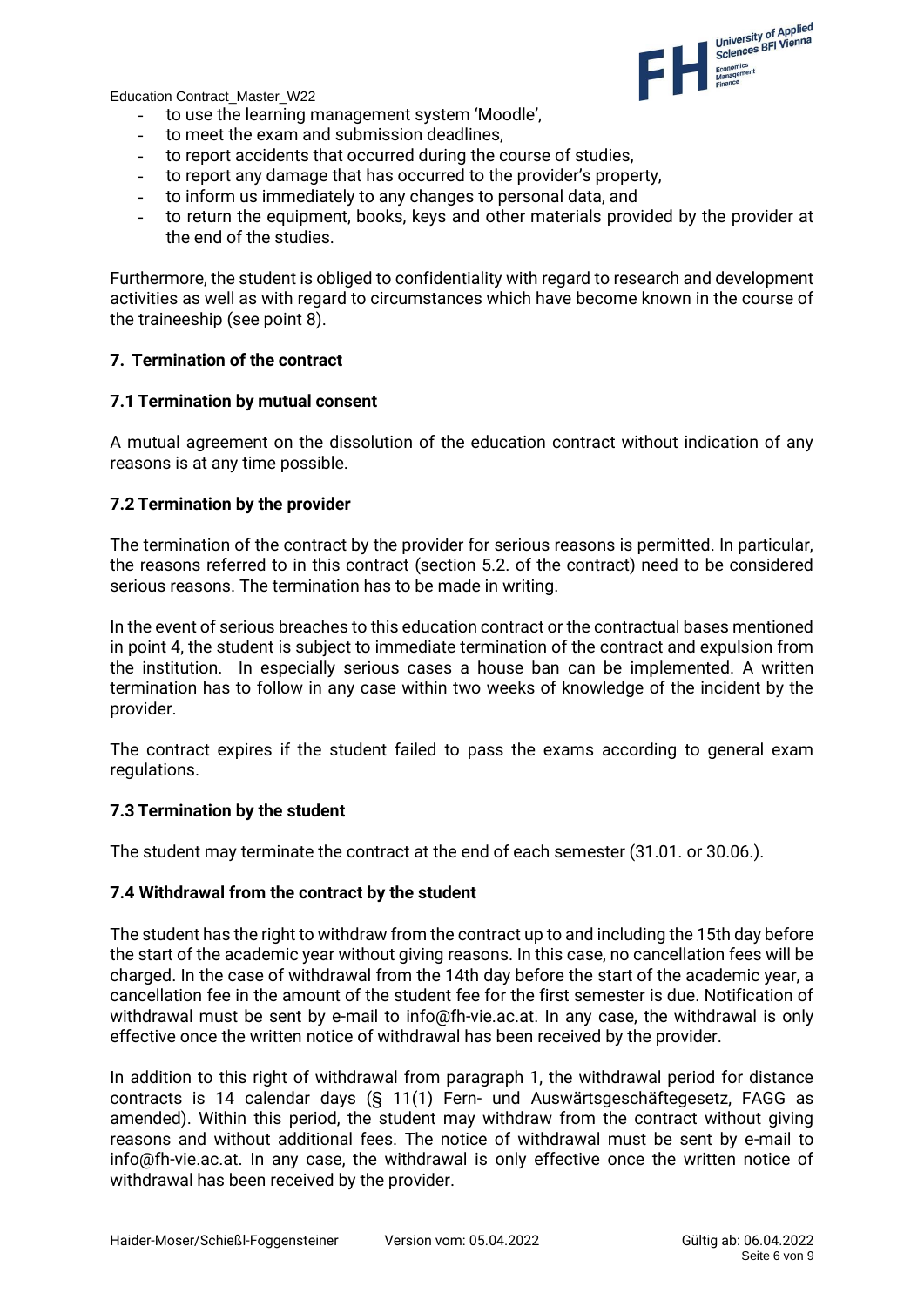

The contract automatically ends after the successful completion of studies.

## **7.6. Form of contract termination**

The declaration of the termination of the contract, whether by the provider or the student, has to be made in writing or by e-mail. This does not apply to the automatic termination of the contract according to point 7.5.

## **8. Processing of personal data**

It is noted that the provider is obliged by legal regulations to processing and transferring the student's personal data.

For details, please cf. the information on processing personal data of students (point 4).

The student agrees to accept emails, text messages and telephone calls by the provider and affiliates. These communication steps may include promotional as well as merely informational material (§ 107 TKG as amended).

The student acknowledges that the disclosure of the student account's password to third parties is forbidden.

#### **9. Data protection for professional projects, internship projects or employment in affiliates**

In the context of professional projects, internship projects or employment in affiliates, the student is obliged to maintain data confidentiality with regard to personal data (in particular client data), trade secrets of the provider and the receiving institution. In case of conflict of interests between the provider and the receiving institution/internship company, the student is obliged to inform his/her coordinator/advisor or the responsible degree programme director. If in doubt, the interests of the provider are given priority.

## **10. Liability regulation**

The provider accepts no liability for theft, loss or damage of (valuable) items brought along by the student.

The student must report and compensate any damage caused to the infrastructure of the provider and is liable for any damage he/she may cause during the studies and/or the vocational or project internship and will indemnify and hold harmless the provider.

## **11. Copyright**

The learning materials provided within the framework of studies (lectures, exams etc.) remain the intellectual property of the provider or the respective author/manufacturer. The learning materials are only at the personal disposal of the persons who received the material within the framework of studies. If there are not any other regulations regarding the contents of respective learning materials, any use beyond the free use of works (for example copies or any other reproduction for personal use, quoting particular passages of a published work) is prohibited. Thus any use of all materials provided by the provider which contradict the copyright laws and which lack the written consent of the provider or the respective author/manufacturer is prohibited.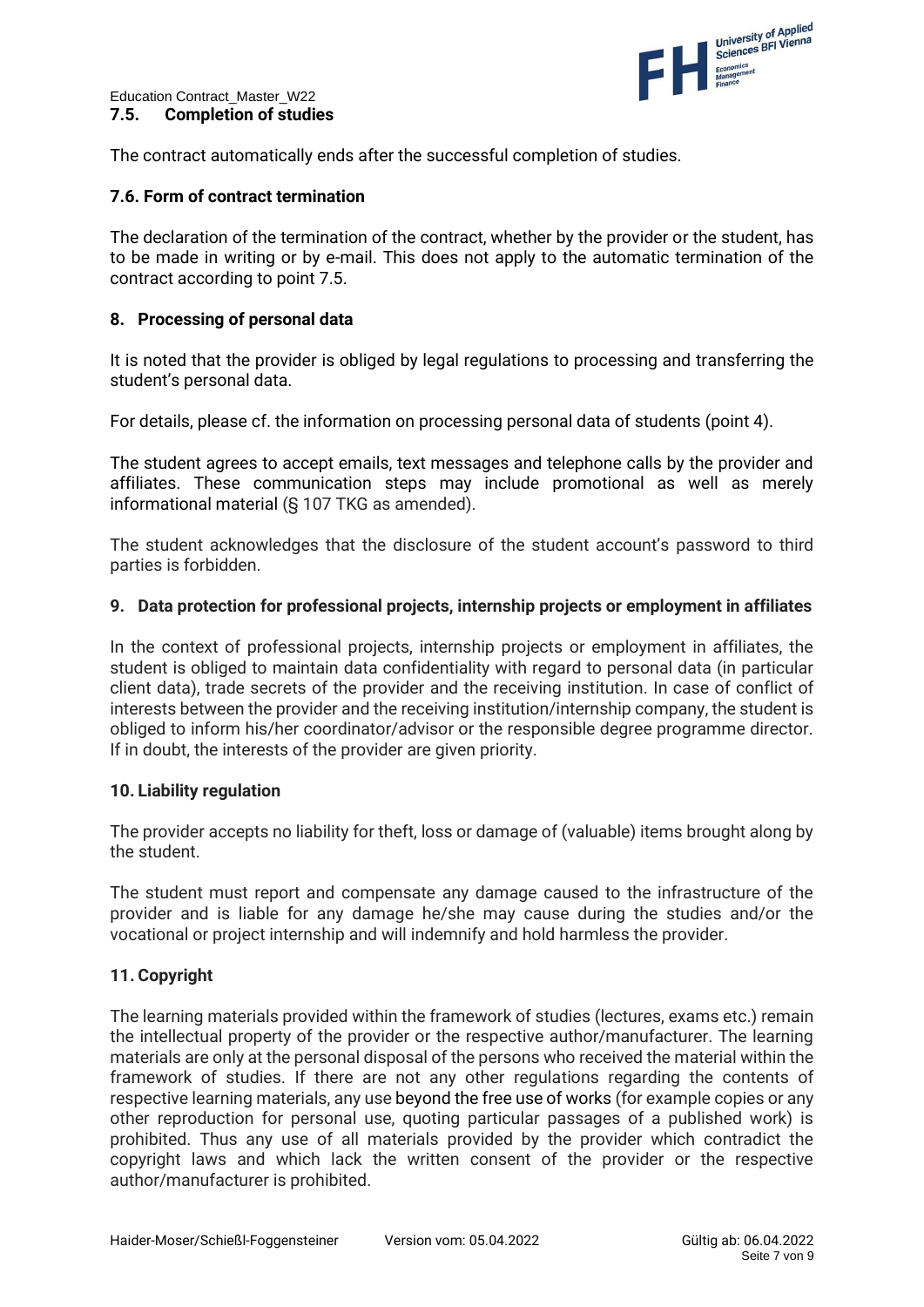

The student acknowledges that the filming, photographing, tape-recording and any other form of recording the teaching activities, irrespective of whether these are held online or at UAS, without prior consent of the speaker/lecturer is prohibited. In particular, this regulation also applies to the provision of such recordings on the internet and social networks, especially if other persons are identifiable. In this case, the consent of all acoustically and/or visually identifiable persons must be obtained in advance.

#### **12. Use and exploitation rights for theses and intellectual creations of the student**

All works of the students independently created in the context of the degree programme remain their intellectual property. The student explicitly declares that he/she authorises the provider to use all works created in the context of the degree programme locally and temporally unlimited for all forms of exploitation, including the right to use them on the internet and networks. The provider is obliged to publish final theses with the name of the author (§ 19(3) FHG). The right of the provider to publish students' final theses also includes the right to electronically incorporate them into databases, storage systems, etc. and to make them accessible to third parties, in particular for teaching and research purposes. The student is not entitled to any form of remuneration for services and (intellectual) creations which were created in the context of the degree programme.

## **13. Protection of intellectual property of the student**

If the student, within the framework of the studies, designs an invention worthy of protection and subject to patent or utility model protection, the provider must be informed in good time. A rights agreement is to be concluded with the provider prior to filing an intellectual property application.

#### **14. Miscellaneous**

This education contract shall be executed electronically. In order to be valid, the education contract signed by both contracting parties must be uploaded in full by the student to the link communicated by the provider.

All agreements between the student and the provider must be in writing. All agreements that are made with the student in the context of the education contract are outlined in this contract, including all ancillary agreements. No verbal agreements are made at the conclusion of the contract. Changes or additions to the education contract must be in writing.

## **15. Ineffectiveness of contractual provisions, fees, place of jurisdiction**

Should individual provisions of this contract be or become ineffective, this shall not affect the effectiveness of the remaining provisions of this contract.

The education contract is free of charge. To this contract, Austrian law applies exclusively. Any legal actions against the provider need to be filed with the territorially competent court in Vienna, City Centre. The place of jurisdiction for legal actions against the student is determined by his/her place of residence, habitual abode or place of employment, if this is located in Austria (§14 KSchG as amended).